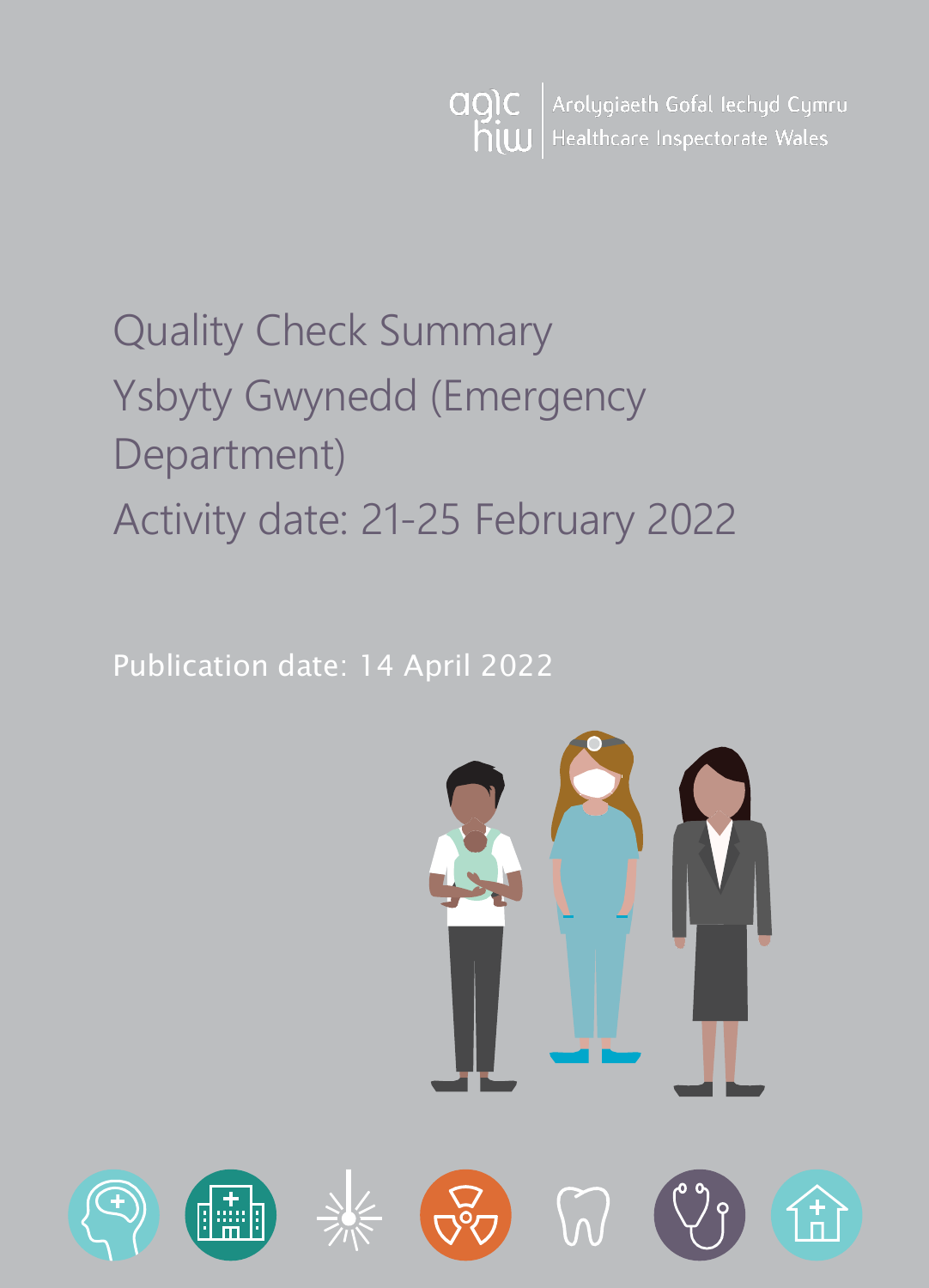This publication and other HIW information can be provided in alternative formats or languages on request. There will be a short delay as alternative languages and formats are produced when requested to meet individual needs. Please contact us for assistance.

Copies of all reports, when published, will be available on our website or by contacting us:

In writing:

Communications Manager Healthcare Inspectorate Wales Welsh Government Rhydycar Business Park Merthyr Tydfil CF48 1UZ

Or via

Phone: 0300 062 8163 Email: [hiw@gov.wales](mailto:hiw@gov.wales) Website: [www.hiw.org.uk](http://www.hiw.org.uk/)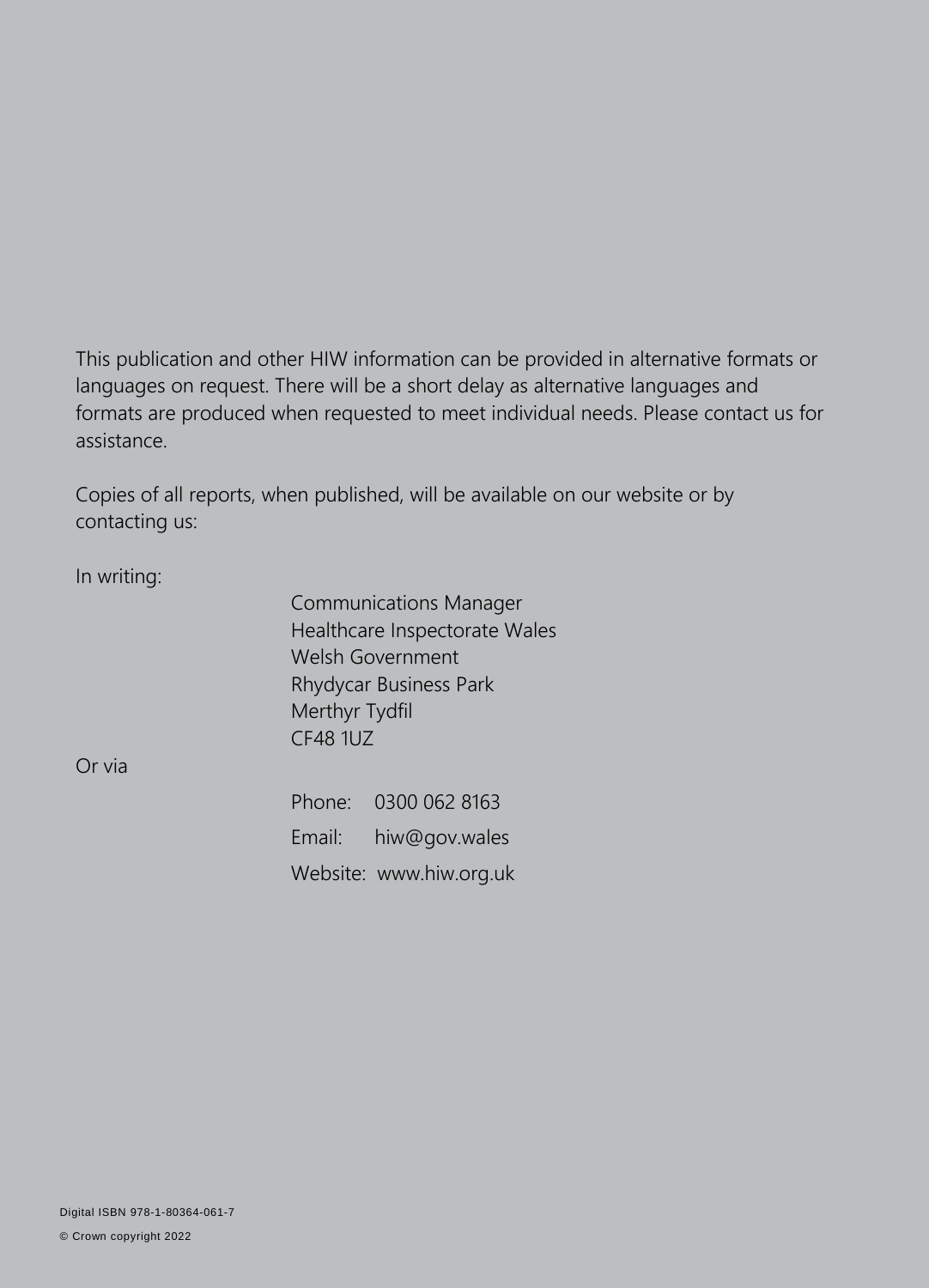# **Quality Check Summary**

### **Our approach**

Healthcare Inspectorate Wales (HIW) undertook a remote quality check of the Ysbyty Gwynedd Emergency Department as part of its programme of assurance work. Ysbyty Gwynedd operates within Betsi Cadwaladr University Health Board and is located in Bangor, Gwynedd.

HIW's quality checks form part of a new tailored approach to assurance and are one of a number of ways in which it examines how healthcare services are meeting the Health and Care Standards 2015.

Feedback is made available to service representatives at the end of the quality check, in a way which supports learning, development and improvement at both operational and strategic levels.

Quality checks are a snapshot of the standards of care within healthcare services. They are conducted entirely offsite and focus on three key areas; infection prevention and control, governance (specifically around staffing) and the environment of care. The work explores arrangements put in place to protect staff and patients from COVID 19, enabling us provide fast and supportive improvement advice on the safe operation of services during the pandemic. More information on our approach to assurance and inspections can be found [here.](https://hiw.org.uk/covid-19-response-and-our-approach-assurance-and-inspection)

We spoke to the directorate general manager, head of nursing, matron and clinical lead on 21 February and a band 6 and band 7 ward staff on 23 February 2022 who provided us with information and evidence about their service. We used the following key lines of enquiry:

- **How do you ensure that the environment is safe for staff, patients and visitors and that it maintains dignity and provides comfort for patients?**
- **How the staff management and governance arrangements ensure that the department is able to provide care that is safe and effective?**
- **How do you ensure that the flow of patients through the department is effective and that patients changing needs are assessed to identify acute illness and keep patients safe?**
- **How do you ensure that patient discharge arrangements are safe, including those patients presenting from vulnerable groups?**

Due to the intelligence we received prior to the quality check, we carried out additional work around patient flow, discharge, nurse documentation and patient records.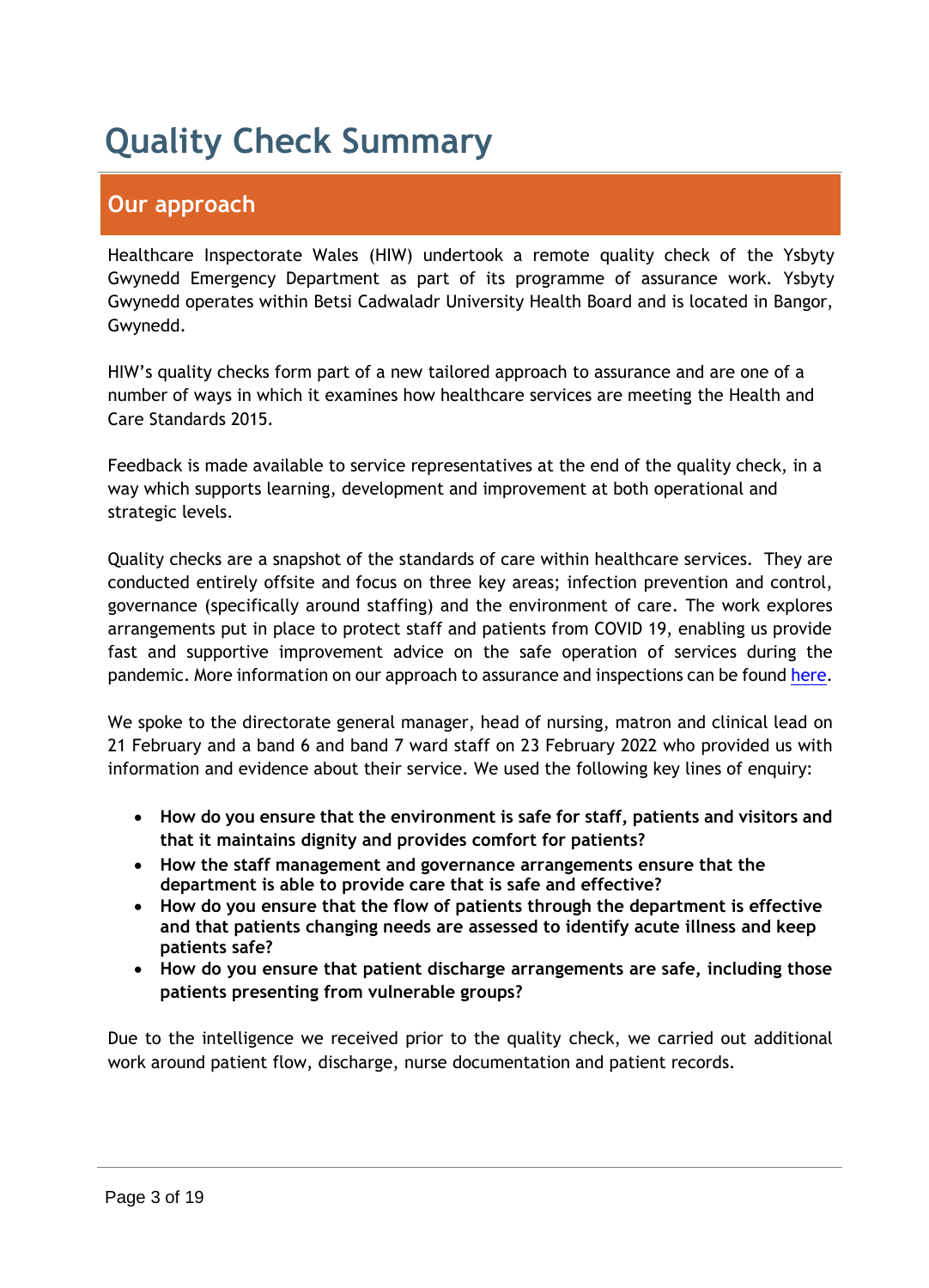### **Environment**

During the quality check, we considered how the service has responded to the challenges presented by COVID-19 and how the service has designed and managed the environment of care to keep it as safe as possible for patients, staff and visitors.

The key documents we reviewed included:

- Health and Safety risk assessment
- Most recent falls audit results
- Most recent pressure and tissue damage audit results

We also questioned the service representatives on the changes they have made to make sure patients continue to receive care and treatment according to their needs.

#### **The following positive evidence was received:**

We reviewed copies of the department's health and safety risk assessment, fall audits results and most recent pressure and tissue damage audit results. All were complete and up to date.

Staff informed us of the arrangements in place to ensure that unauthorised persons can't enter the department and patients with cognitive impairments can't leave unnoticed. The ward is either accessed via swipe card access, or from being let onto the ward by reception staff. In the emergency department (ED) waiting area, patients have to present to staff to be let off the ward and we were told that relatives are allowed to wait with any patients who have cognitive impairments or learning difficulties. We were also told by staff that there is a flagging process on the Symphony<sup>1</sup> system, whereby such patients can be highlighted and monitored through the system. We were informed that the Red Cross are also situated within the department and, if capacity allows, they or a healthcare assistant (HCA) will help support these patients if they attend the department alone.

Staff informed us that, if a vulnerable patients needs to wait to be picked up following discharge, they can be escorted to the discharge lounge to wait for their relative or carer. However, the current working hours of this lounge are only 9 – 5pm. Staff are in the process of extending this to 8pm and there are also other areas in the department where staff can take these patients to ensure they are safe and observed while waiting for discharge.

  $1$  Symphony - a clinical system for urgent and emergency care, supporting patient management, tracking and clinical workflow.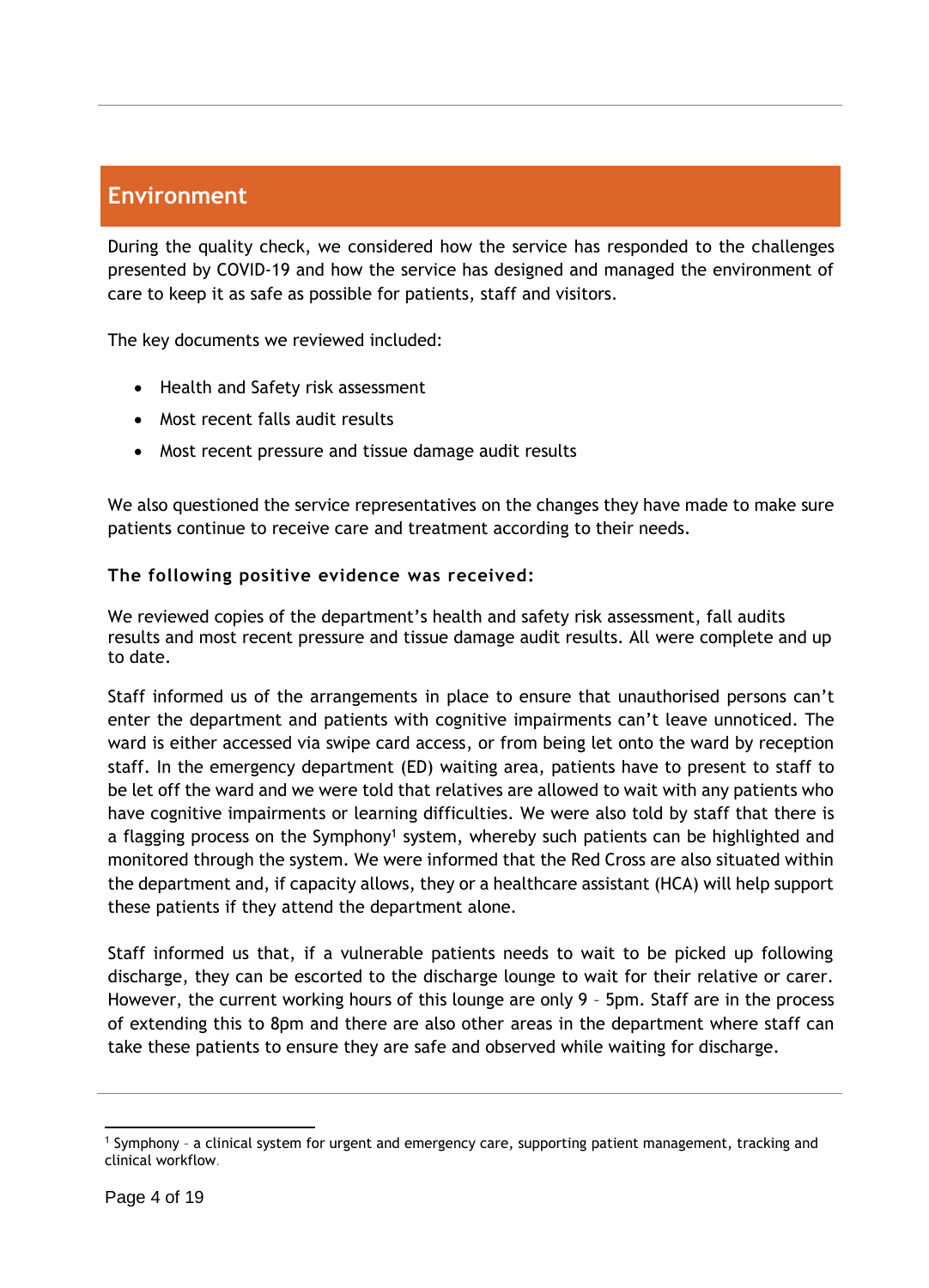We were told that the department has a rapid response process in place for any missing patients, which triggers a search by staff of all local zones. The department also has a security team who work well with staff to help ensure patient safety. Staff also informed us of a system in place, whereby the three emergency departments across the health board meet fortnightly to share information across the sites. Staff expressed that they are keen to learn from each other and avoid mistakes being repeated in other emergency departments. Any lessons learned are emailed out to all staff and included in handover notes.

#### **The following areas for improvement were identified:**

Staff told us that patient toilet facilities are limited in the department, with one in major injuries department for 10 patients and only one toilet for all of the red<sup>2</sup> area. If a patient is in the resuscitation area, they either have to use a commode, or be transported by wheelchair to another area. Staff also reported that there are no washing facilities for patients in the department. They are able to offer patients a bowl of water and a towel to wash, however, there are no showers.

The Health Board should explore potential avenues for either increasing the number of toilets in the department, or improving access to the toilets for all areas of ED.

### **Infection prevention and control**

During the quality check, we considered how the service has responded to the challenges presented by COVID-19, and how well it manages and controls the risk of infection to help keep patients, visitors and staff safe.

The key documents we reviewed included:

Generic infection control policies and Covid-19 specific policies

#### **The following positive evidence was received:**

Staff informed us of the changes implemented in the department as a result of COVID-19. The department was split into two, with one department solely for COVID positive and COVID suspect patients (Red) and the other for COVID negative patients (Green). We were told that that the space between the two doors to enter the emergency department is used to ask COVID specific questions by staff, then patients are directed to either the green or red department, depending on the information given. If a patient needs to go to the red area, they are either asked to walk round to an alternative entrance, or a nurse will escort them

  $2$  Red area describes the section of the department where COVID positive and suspected COVID patients are escorted to when arriving at the ED.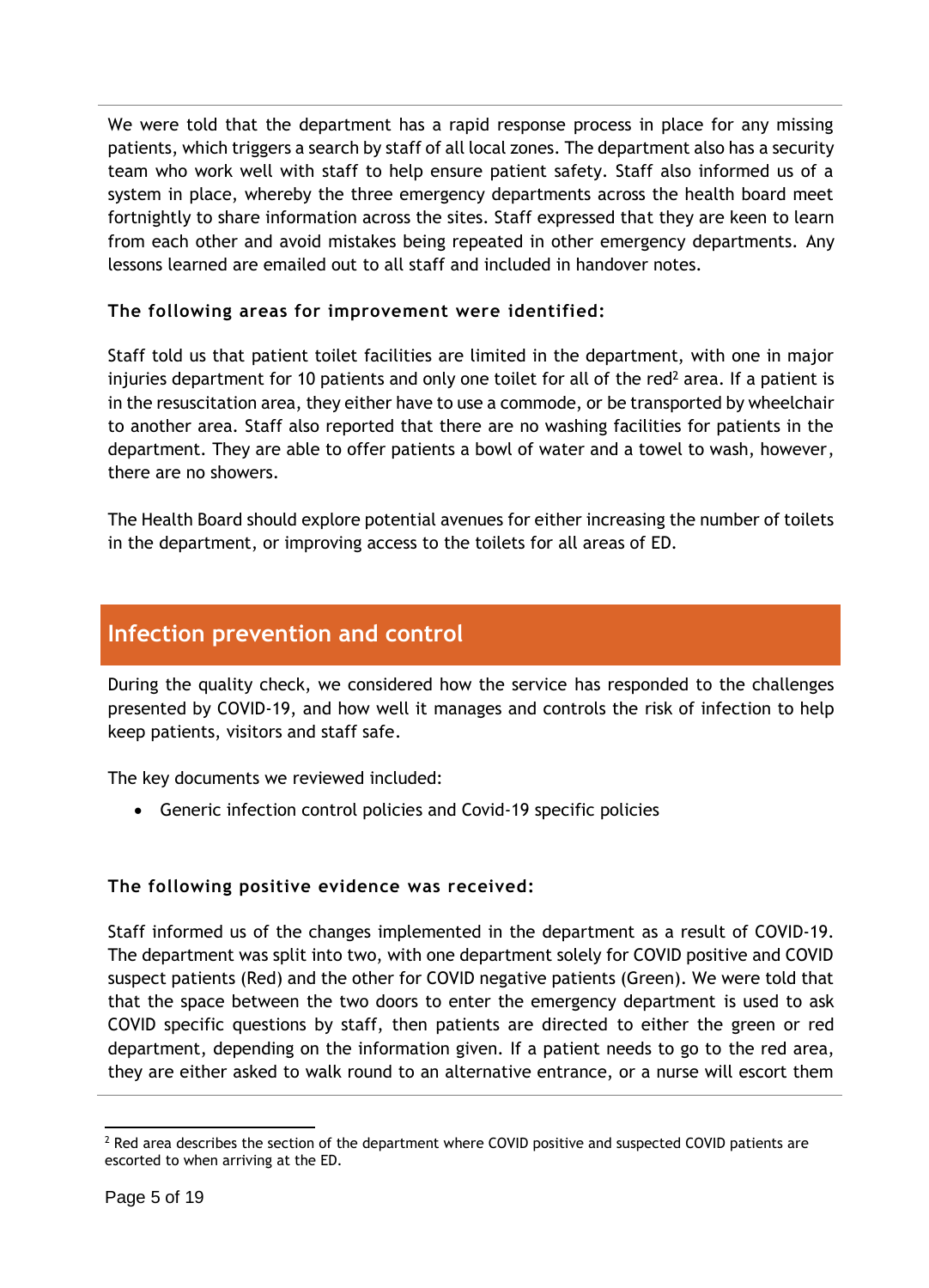if they are vulnerable or too unwell. We were told that there is no waiting area in the red department and patients are either immediately directed to cubicles or to chairs supervised by nurses. There is also a separate isolation suite attached to the emergency department.

We were told that clinically vulnerable patients are flagged at reception and marked on Symphony to identify them to staff. According to staff, such patients are very proactive in identifying themselves and the department is currently working on a pathway with oncology to ensure these patients are managed safely.

Even though staff have tried to maintain social distancing whenever possible, they informed us that this is often difficult in busy periods. In busy periods, staff are able to move patients to other areas of the department if the waiting room becomes crowded. These areas have hand washing facilities and designated donning and doffing areas.

Staff reported that all patients are COVID swab tested prior to admission and all staff have access to, and are trained to use, the fast result testing machine. We were informed of a contingency plan in place, whereby if the machine breaks down, patients are transported by taxi to a nearby hospital, where the patient can be tested. Staff told us this has worked well.

We were also provided with information around the systems in place to ensure infection prevention and control (IPC) measures are effective and up to date in accordance with COVID-19 requirements. Staff told us that they have closed social media groups where any updates and new guidance is communicated. Any updates are also recorded on the 'nurse in charge' log and handover sheets.

We reviewed staff mandatory training records which showed high compliance rates throughout the department. Staff informed us that intense COVID-19 training was undertaken at the start of the pandemic and that staff are expected to complete all mandatory training on the online training system. All staff are trained in donning and doffing, and are fit mask tested. In addition to this, the acute intervention team have developed more advanced training around areas such as bed washing, training around the basics of IPC, and how to consider IPC in relation to respiratory risks and mitigations.

#### **No areas for improvements were identified.**

### **Governance / Staffing**

As part of this standard, HIW questioned the service representatives about how, in the light of the impact of COVID-19, they have adapted their service. We explored whether management arrangements ensure that there are sufficient numbers of appropriately trained staff on the ward to provide safe and effective care.

The key documents we reviewed included: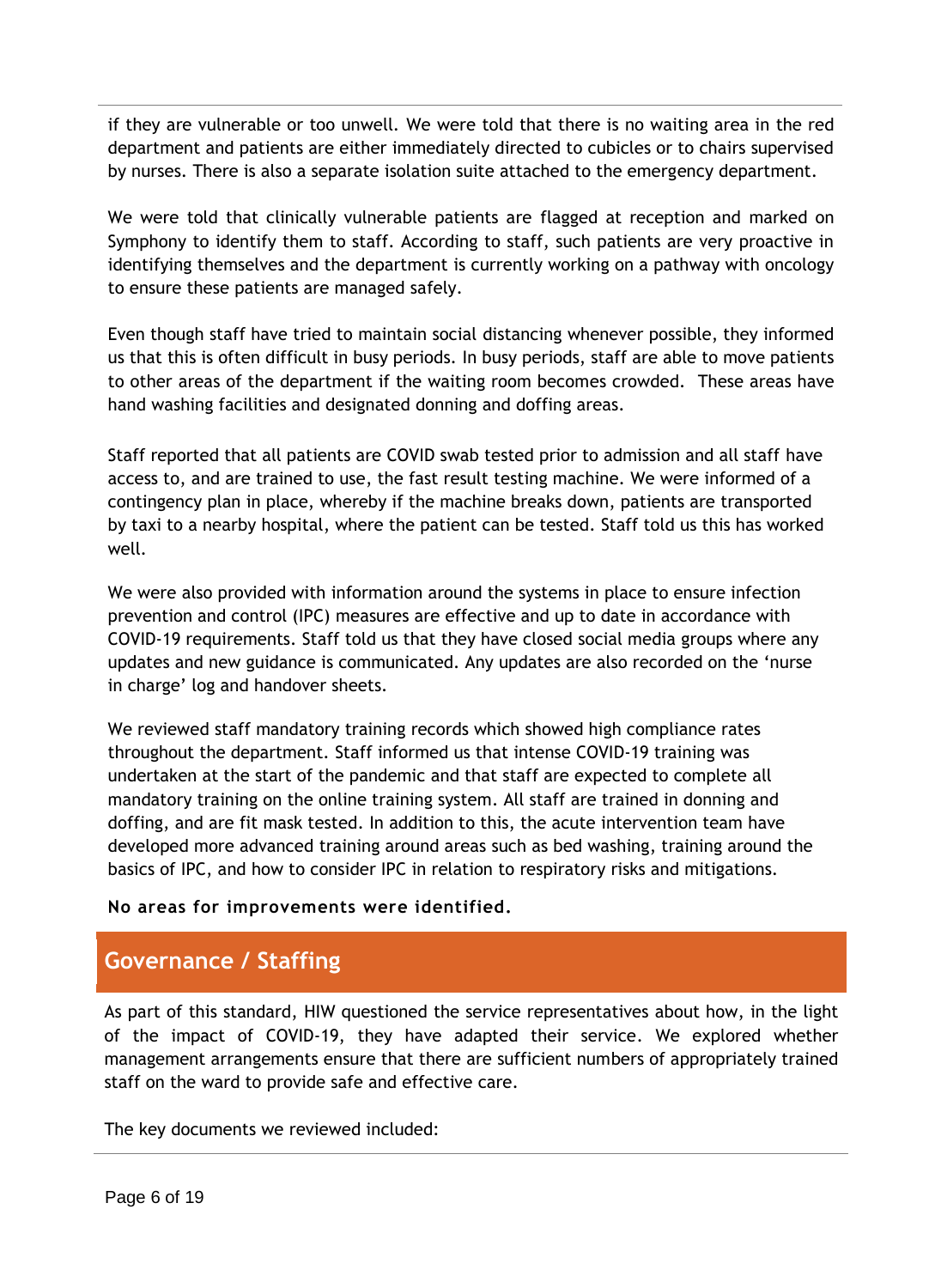- Current staff vacancies (listed by band)
- Current staff sickness (listed by band)
- Current percentage completion rates of mandatory training
- Current percentage completion rates for PADR (listed by band)
- Escalation policy
- The corporate policy/process to ensure preparedness for future pandemic emergency
- Staff mandatory training records
- Copy of review report undertaken by external IPC Nurses
- Rapid Response Policy
- Copy of most recent sepsis audit
- Last 5 adverse discharge forms relating to ED
- 10 sets of patients records 5 over the age of 70 and a further any 5 admissions
- The number and a summary line of any reported incidents relating to delays with transfer of time critical patients. i.e. vascular, cardiac - 1 copy of an ED card for one of these patients
- The number and a summary line of any reported incidents relating to delays in imaging of time critical patients. i.e. vascular, cardiac - 1 copy of an ED card for one of these patients
- Any serious incidents relating to the two above subjects
- Discharge Policy

#### **The following positive evidence was received:**

We saw evidence of a complete current staff vacancy list and a list of all current staff sickness. We were also provided with a copy of an up to date corporate policy/process to ensure preparedness for future pandemic emergency.

When asked about staffing numbers in the department, staff informed us that they were currently in the process of recruiting staff at various grades to fill vacancies. We were told that the department has a dedicated ED staffing administrator, who will flag any concerns or gaps in regards to staffing levels.

Staff also informed us of the use of medical workforce within the department. They have some doctors on zero hour contracts who will fill some of the staffing gaps and consultants will also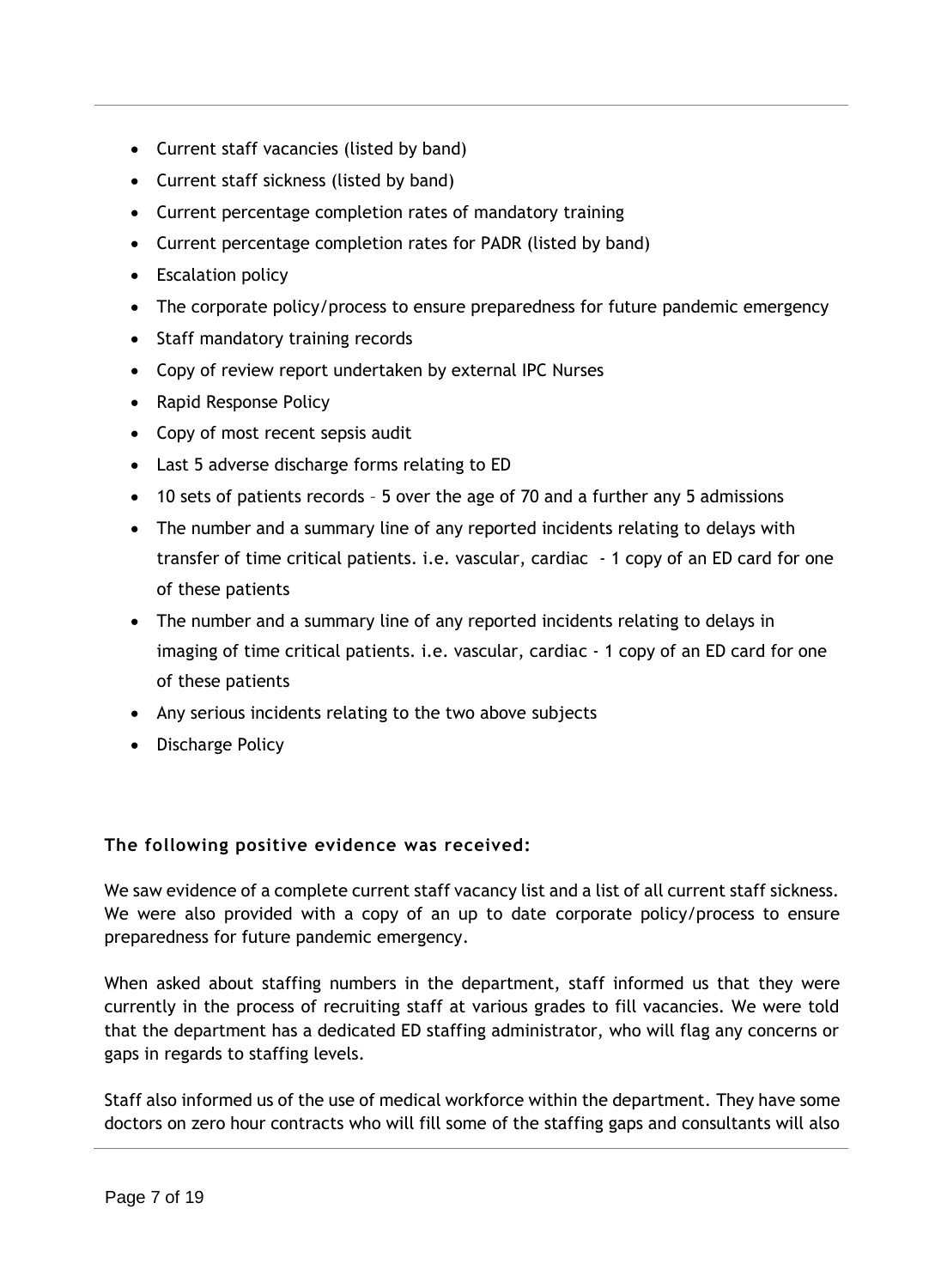act down to cover junior staff if needed. We were given the example of, during busy periods, doctors helping with triaging on the ambulances, as well as with patient observations. The department also has a designated progress chaser, whose role involves monitoring and chasing up patient COVID swab results, and a dedicated healthcare assistant working in triage, to help the registered nurses.

Staff told us the pandemic has created further issues with staffing, with many staff having to isolate at different periods. All vacant shifts go out to bank and regular agency staff who have been trained to work in this department, and to use Symphony.

We were told that, in addition to the training available through ESR, staff also have access to in-house training provided by senior staff. There are weekly slots for specific doctor training which staff informed us is classed as protected time and never cancelled. Nurses who complete home training online are paid for their time and are also encouraged to undertake additional training such as the Advanced Nurse Practitioner (ANP) course.

As part of our quality check, we also asked staff a number of questions around patient flow. We were told that all admissions are recorded on the Symphony system, which is live and can track a patient's journey through the hospital. Staff informed us that they aim to get all patients triaged in ten minutes, however, this isn't always possible, particularly in busy periods. The nurse in charge is responsible for managing triage, by monitoring the Symphony screen and documenting issues or key information in the information log.

We asked staff about the identification and management of any vulnerable patients within the department, including children, patients with learning disabilities or mental health issues, dementia patients, palliative care patients and patients with substance or alcohol addictions. We were told that the department has nurses specialising in all these groups therefore, if someone came in with complex needs they would use the relevant individual.

In the event patients are waiting for long periods of time in either the waiting area or main department, staff reported that they have regular help and input from the Red Cross and the food trolley also goes round both areas three times a day to provide food and drink for patients. Despite there being no shower or washing facilities for patients, staff will provide patients with a bowl of water and a towel. Staff will also ensure beds and pressure relieving mattresses are provided as needed.

We asked staff about the identification and management of sepsis. They informed us that there are regular sepsis audits undertaken and there is also a dedicated specialist who provides teaching around sepsis for department staff. Staff reported that the Symphony system has made the identification and management of such patients much easier and that Symphony will be rolled out across the entire health board in the next month, creating a live sepsis dashboard across the three emergency departments.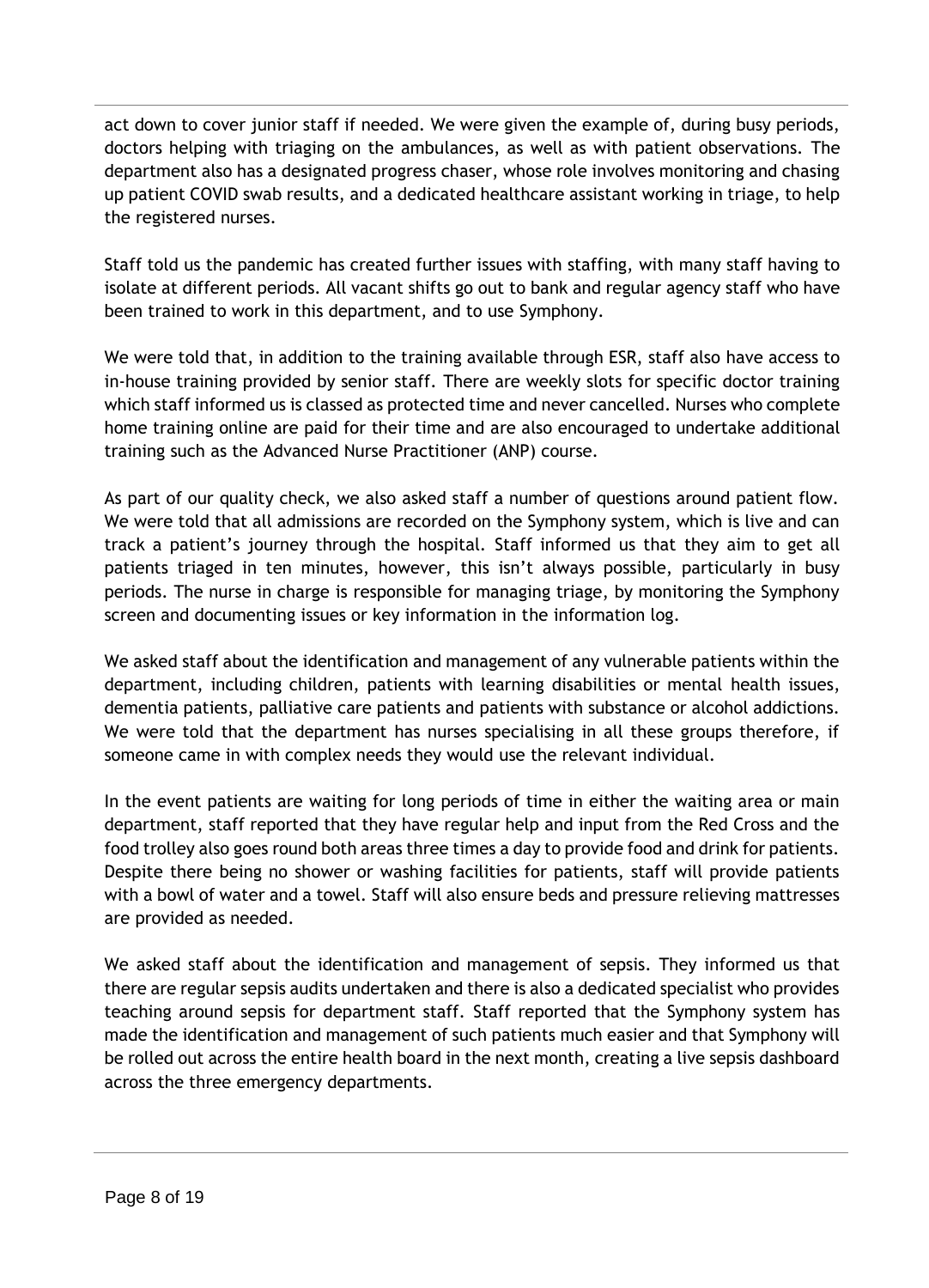#### **The following areas for improvement were identified:**

After reviewing the discharge policy, it was clear that it wasn't sufficiently specific to ensure safe discharge of patients from the emergency department. Staff also confirmed that there is currently no internal discharge process or checklist in place to help staff discharge patients safely. HIW requires the health board to have an ED specific discharge process in place and ensure all staff are aware of, and are trained in this process, to ensure the safe discharge of patients from this department. This improvement was raised as an issue requiring immediate assurance from the health board.

During the quality check, staff also raised concerns regarding delays in accessing transport for urgent and time critical patients to access tertiary and specialist care. The issues raised related to significant delays during in and out of hours periods in accessing timely ambulance transport. This was corroborated by the evidence we requested and reviewed in relation to incident reports and associated records. The health board must provide HIW with details of the action to be taken to reduce the delays in transfers of patients with time critical conditions for tertiary and specialist care. This improvement was raised as an issue requiring immediate assurance from the health board.

Whilst reviewing patient records, it became apparent that pain scoring was inconsistent and, therefore, subsequent action was also inconsistent. In all records reviewed where pain was either the primary or secondary presentation, pain scores were either not recorded consistently or not done at all. Also, in all cases, the patient's pain was not reviewed and reassessed in a timely manner. In one case, a patient who had a persistent pain score of 7 was discharged. They then returned critically unwell four hours later and suffered a cardiac arrest and sadly died. Their cause of death was related to their presenting complaint of abdominal pain. HIW requires details of the actions to be taken to ensure consistent pain scoring and safe and effective pain management for all patients. This improvement was raised as an issue requiring immediate assurance from the setting.

We also saw evidence of inconsistencies in recording of physiological observations and NEWS<sup>3</sup> scoring. In many of the cases we reviewed, observations were not undertaken at a frequency which would allow for early identification of deterioration. In some of these cases observations had deteriorated when rechecked after a significant period of time. We require staff to provide us with details of the action to be taken to ensure consistent recording of physiological observations and NEWS scoring for all patients. This improvement was raised as an issue requiring immediate assurance from the setting.

<sup>&</sup>lt;sup>3</sup> NHS Early Warning Score (NEWS) tool is a scoring system used to alert clinicians to signs of deteriorating health in an adult patient.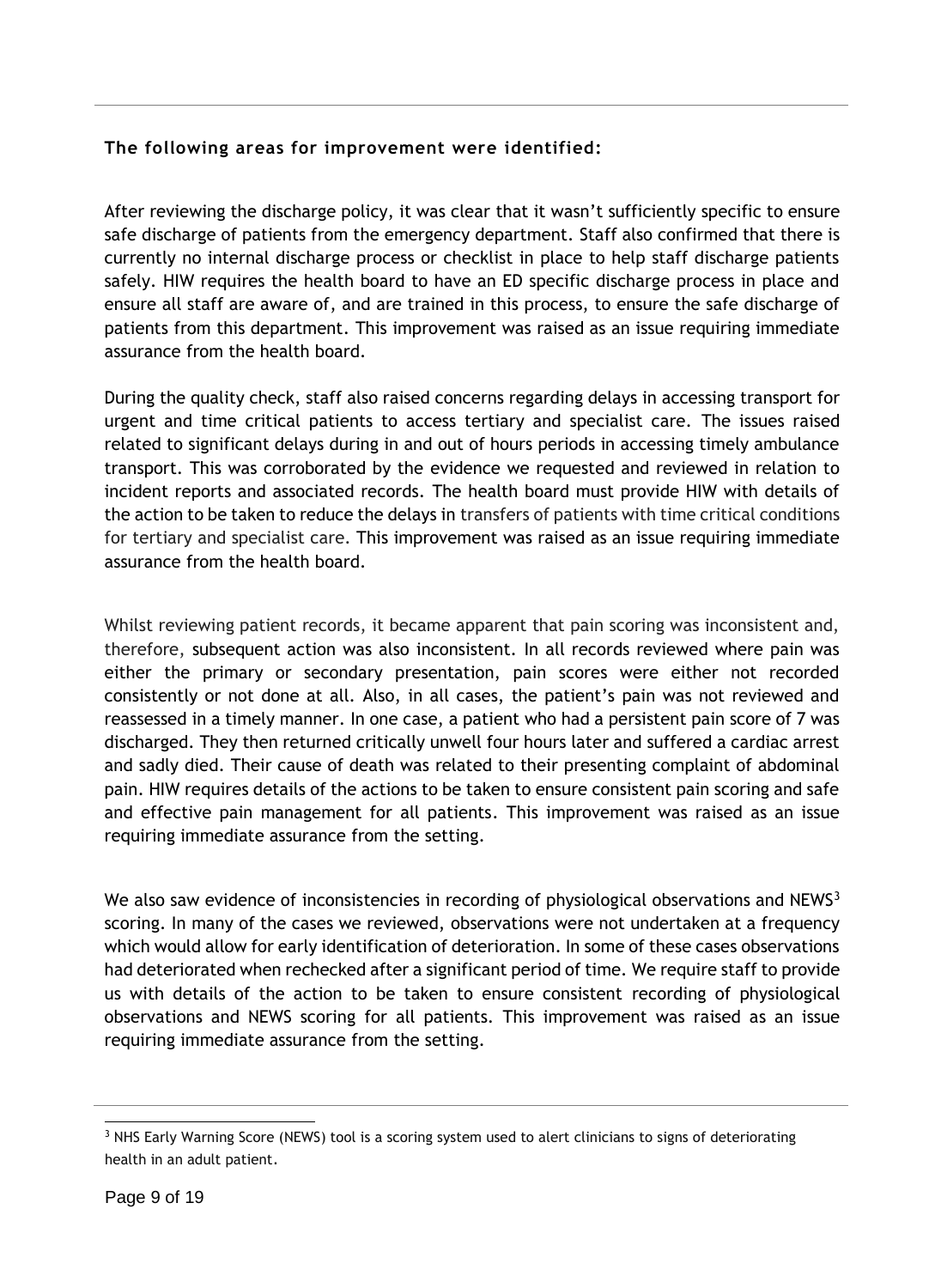During our discussions with staff it was also raised that current oversight of the waiting area is not adequate and there often aren't enough staff to constantly monitor and support patients here. There are live CCTV feeds of the waiting room on display in the nurse in charge's office, however, this isn't constantly monitored. We require the health board to determine solutions for this and recommend a staff member be assigned to oversee the waiting area every shift.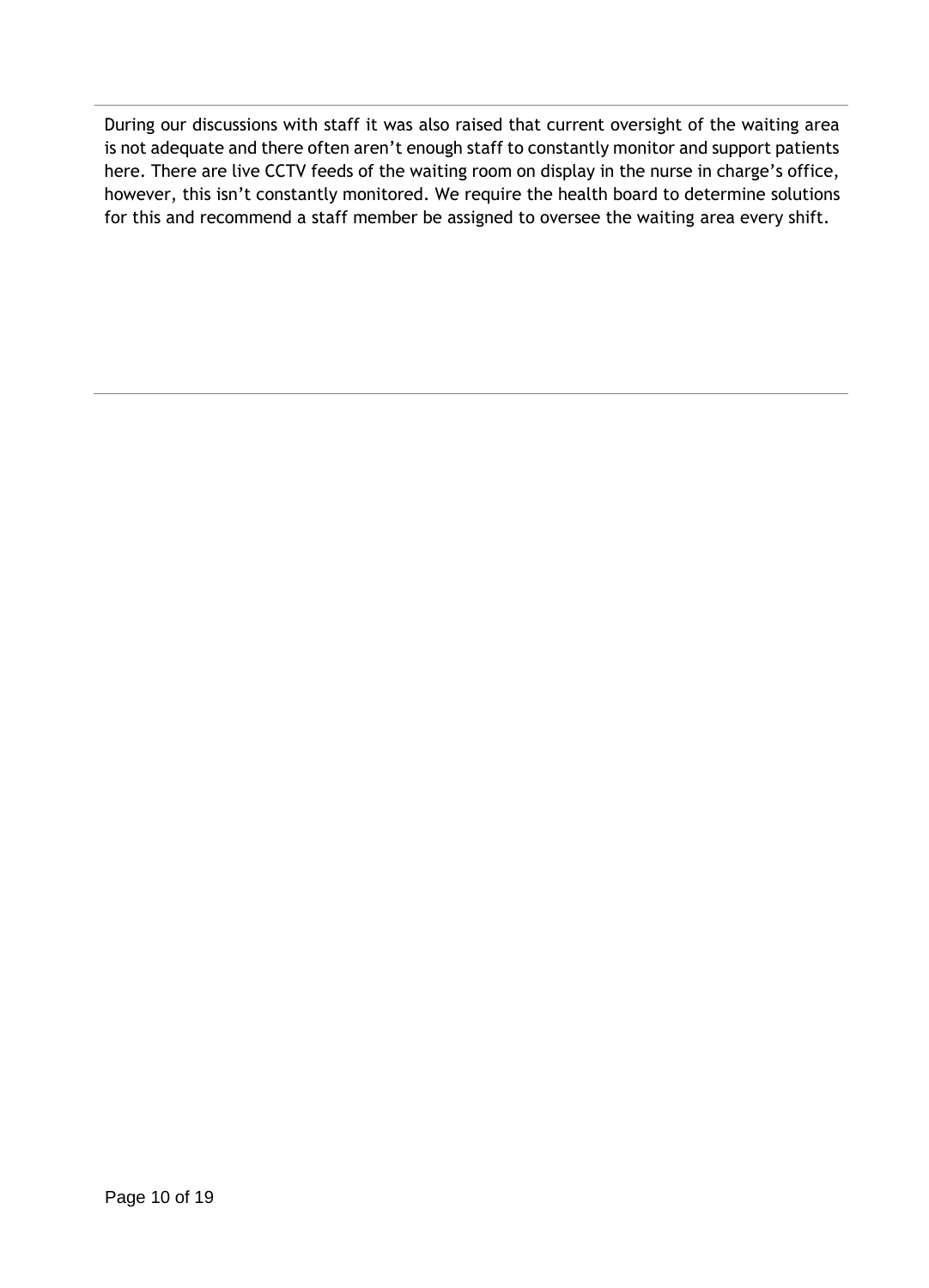# **What next?**

Where we have identified areas for improvements during our quality check and require the service to tell us about the actions taken to address these, an improvement plan providing details will be provided at the end of this quality check summary.

Where an improvement plan is required, it should:

- Ensure actions taken in response to the issues identified are specific, measurable, achievable, realistic and timed
- Include enough detail to provide HIW and the public with assurance that the areas for improvements identified will be sufficiently addressed
- Ensure required evidence against stated actions is provided to HIW within three months of the quality check.

As a result of the findings from this quality check, the service should:

- Ensure that the areas for improvements are not systemic across other areas within the wider organisation
- Provide HIW with updates where actions remain outstanding and/or in progress, to confirm when these have been addressed.

The improvement plan, once agreed, will be published on HIW's website.

If no areas for improvement were identified during this quality check, an improvement plan will not be required, and only the quality check summary report will be published on HIW's website.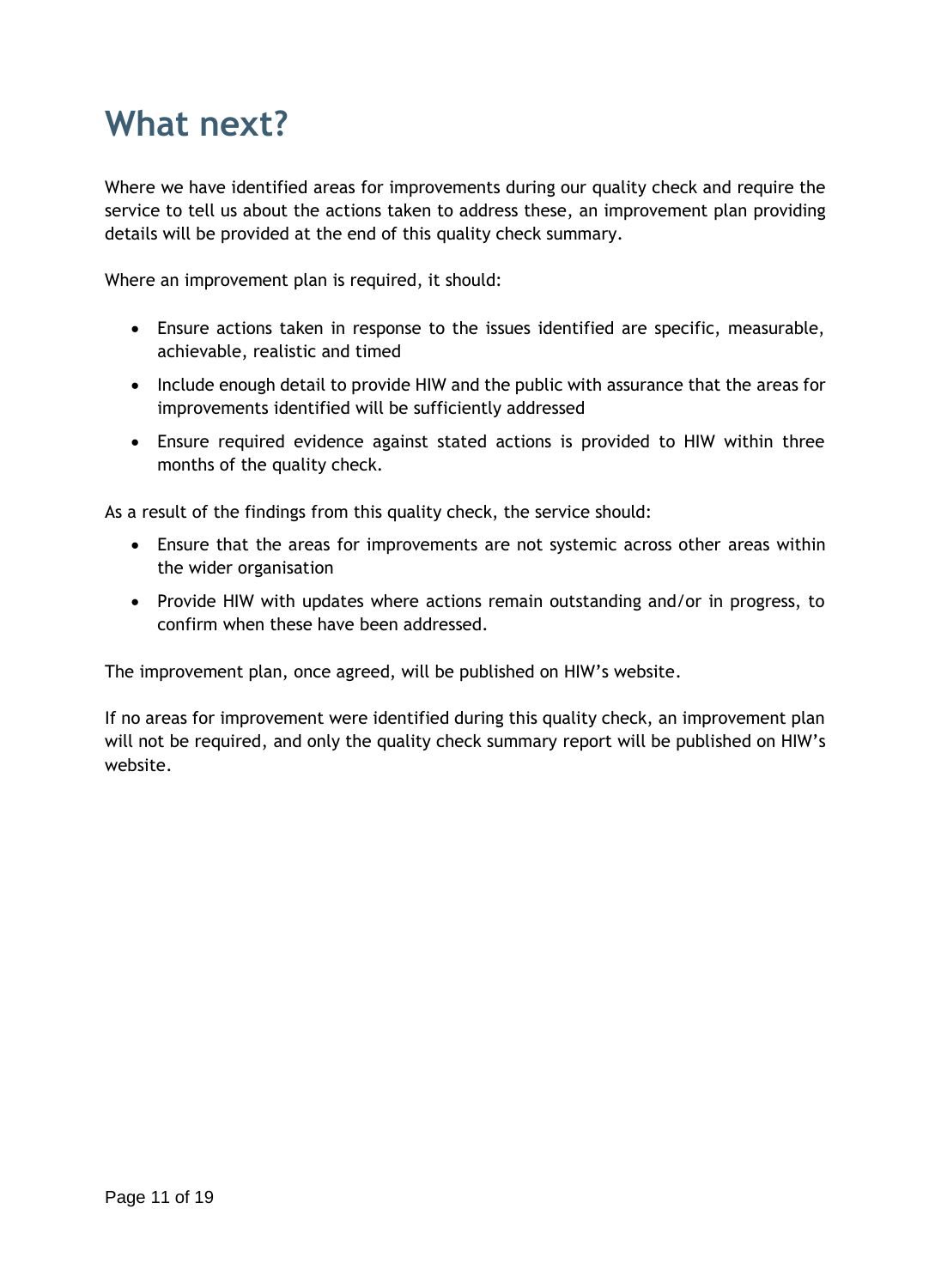# **Immediate improvement plan**

| Service:            | <b>Ysbyty Gwynedd</b>       |
|---------------------|-----------------------------|
| Area:               | <b>Emergency Department</b> |
| Date of Inspection: | 21st - 25th February 2022   |

| Improvement needed                                                                                                                                                                                                       | <b>Regulation/</b><br><b>Standard</b>       | <b>Service action</b>                                                                                                                                                                                                                                                                                                                                                                                                                                                                                                                                                                                                                                            | <b>Responsible</b><br><b>officer</b>                                                  | <b>Timescale</b>             |
|--------------------------------------------------------------------------------------------------------------------------------------------------------------------------------------------------------------------------|---------------------------------------------|------------------------------------------------------------------------------------------------------------------------------------------------------------------------------------------------------------------------------------------------------------------------------------------------------------------------------------------------------------------------------------------------------------------------------------------------------------------------------------------------------------------------------------------------------------------------------------------------------------------------------------------------------------------|---------------------------------------------------------------------------------------|------------------------------|
| Governance                                                                                                                                                                                                               |                                             |                                                                                                                                                                                                                                                                                                                                                                                                                                                                                                                                                                                                                                                                  |                                                                                       |                              |
| HIW requires the health board to have an ED<br>specific discharge process in place and ensure all<br>staff are aware of and trained in this process, to<br>ensure the safe discharge of patients from this<br>department | <b>Standard 5.1</b><br><b>Timely Access</b> | We will be requesting though the<br>symphony user group to make the<br>discharge checklist mandatory for ALL<br>patients across BCU (as currently it is<br>only mandatory for those patients<br>where a decision to admit has been<br>made)<br>It has been agreed by ED Leads to<br>include extra fields to the mandatory<br>checklist including safeguards prompts<br>concerns and mental capacity. The<br>use of the ED checklist for all patients<br>had been communicated and<br>highlighted on the daily safety briefs<br>and shared with ED team.<br>For interim arrangements until the<br>above can be implemented, the<br>amended document below will be | Nathan<br>$Rogers -$<br>Lead manager<br>Emergency<br>Care<br>ED<br>Leadership<br>Team | End of March<br>End of March |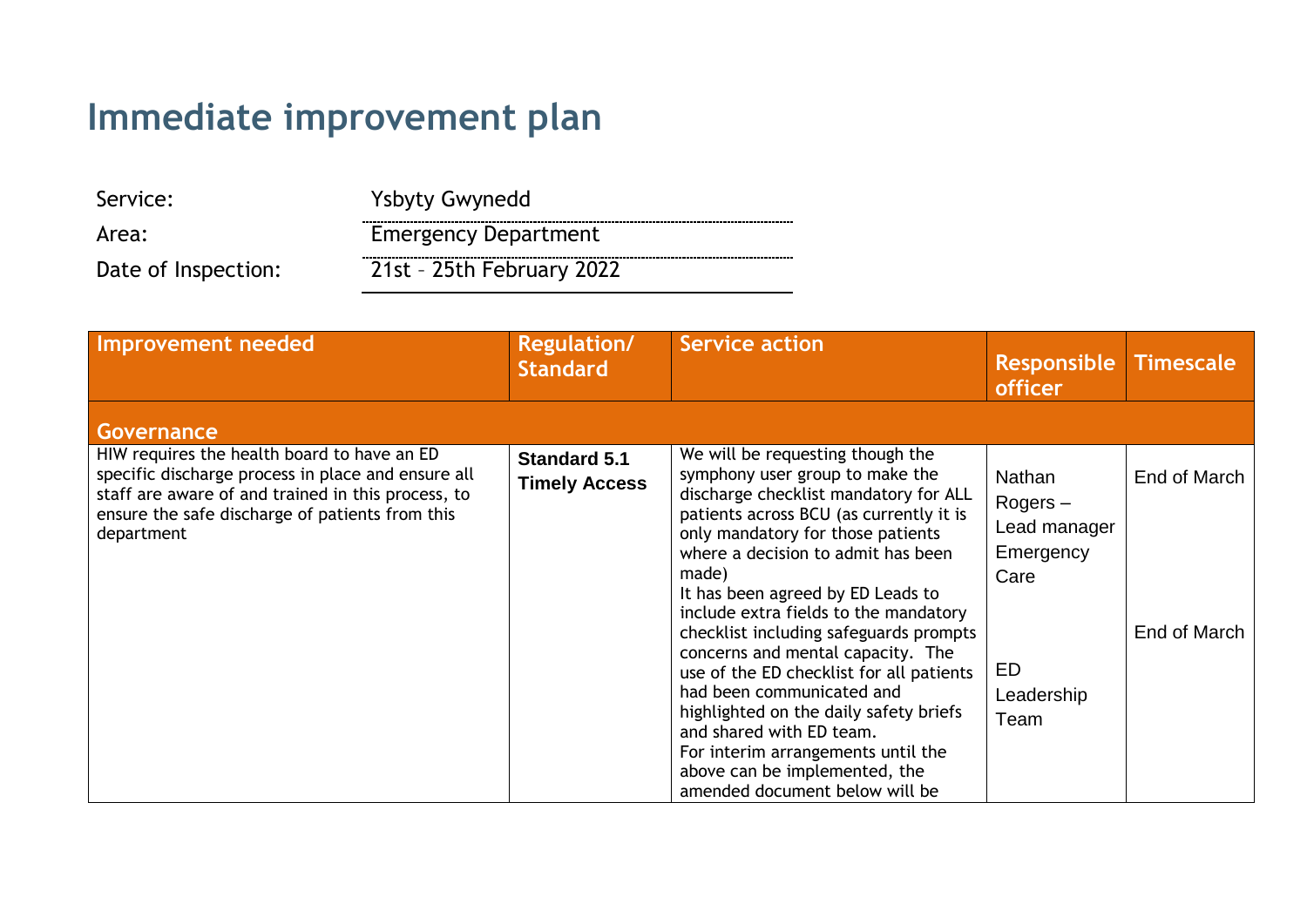|  | utilised for the next two weeks to<br>support discharge process whilst                                                                                                                                                                                                                                                                                                                    |                                                                                                                                                      |                               |
|--|-------------------------------------------------------------------------------------------------------------------------------------------------------------------------------------------------------------------------------------------------------------------------------------------------------------------------------------------------------------------------------------------|------------------------------------------------------------------------------------------------------------------------------------------------------|-------------------------------|
|  | Symphony is amended.                                                                                                                                                                                                                                                                                                                                                                      |                                                                                                                                                      | Immediate                     |
|  | Professional accountability will be<br>reinforced through the ED Leadership<br>Team in relation to responsibility and<br>accountability when discharging<br>patients from ED This will be<br>completed in the monthly ED<br>Governance forums and departmental<br>meetings<br>Symphony audits of the use of the<br>checklist will be carried out on a<br>monthly basis for each site, and | Head of<br>Nursing and<br>Deputy Head<br>of Nursing YG                                                                                               |                               |
|  | accessible to the HMT.<br>The BCU wide Discharge Policy is<br>being reviewed and will include<br>specific ED discharge elements. The<br>first draft will be available in April<br>2022.                                                                                                                                                                                                   | Emergency<br>care<br>triumvirate                                                                                                                     | End of<br>March               |
|  | Incidents and Learning from Incidents<br>are shared across the 3 sites and good<br>practice and ideas for improvements<br>to be shared through the Emergency<br><b>Care Board</b>                                                                                                                                                                                                         | Head of<br>Nursing/Clinic<br>al Lead ED<br><b>Assistant Area</b><br>Director -<br>Intermediate<br><b>Care Services</b><br>and Specialist<br>Medicine | End of March<br>29 April 2022 |
|  |                                                                                                                                                                                                                                                                                                                                                                                           | Emergency<br>care                                                                                                                                    |                               |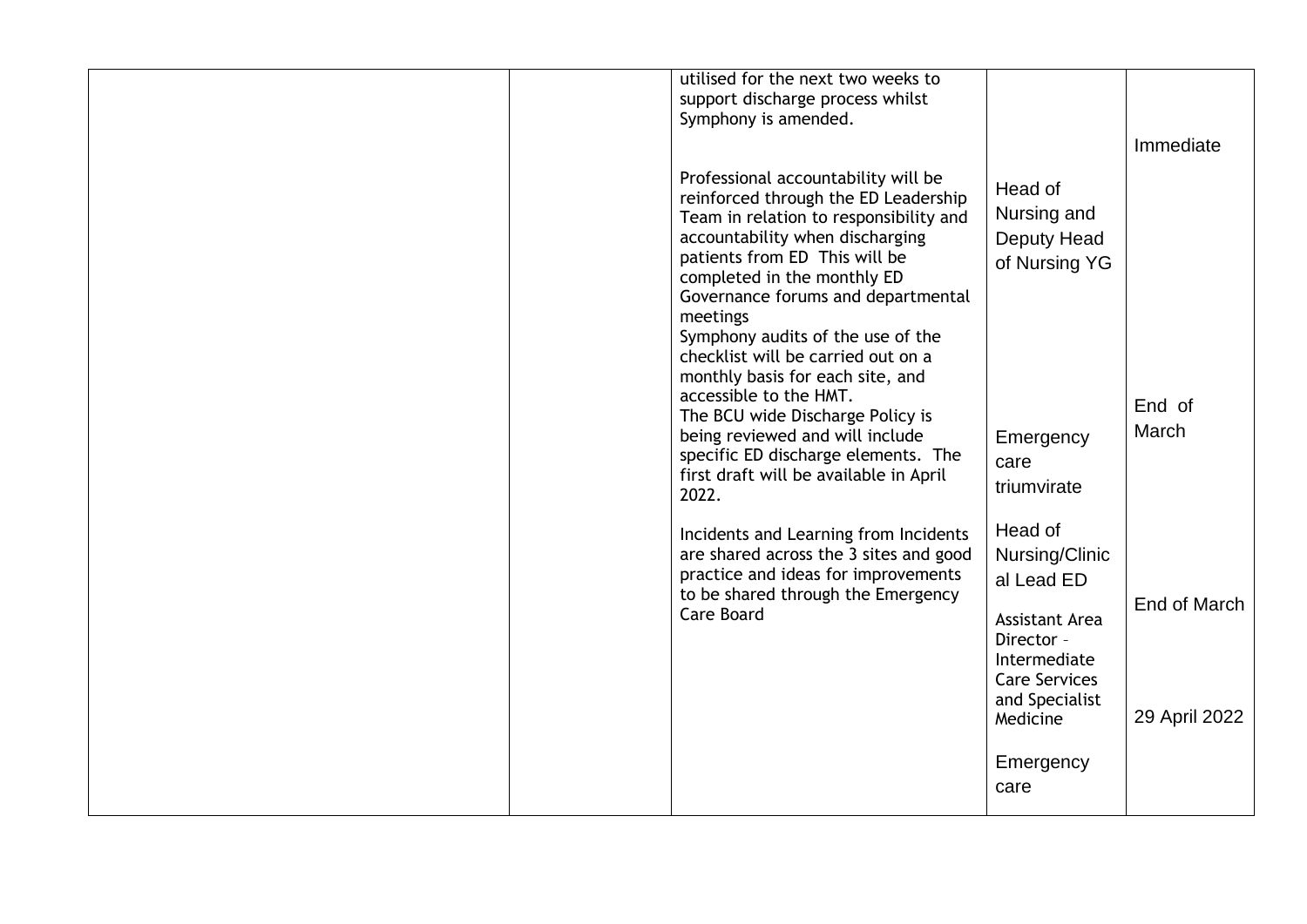|                                                                                                                                                                                                |                                              |                                                                                                                                                                                                                                                                                                                                                                                                                                                                                                                                                                                                                                                                                           | Triumvirate<br>across the<br><b>Health Board</b>                                                           | 15 March<br>2022                        |
|------------------------------------------------------------------------------------------------------------------------------------------------------------------------------------------------|----------------------------------------------|-------------------------------------------------------------------------------------------------------------------------------------------------------------------------------------------------------------------------------------------------------------------------------------------------------------------------------------------------------------------------------------------------------------------------------------------------------------------------------------------------------------------------------------------------------------------------------------------------------------------------------------------------------------------------------------------|------------------------------------------------------------------------------------------------------------|-----------------------------------------|
| The health board must provide HIW with details<br>of the action to be taken to reduce the delays in<br>transfers of patients with time critical conditions<br>for tertiary and specialist care | <b>Standard 5.1</b><br><b>Timely Access</b>  | The current process is calls are placed<br>to WAST control either via the 999<br>route or direct access route.<br>Concerns are escalated through the<br>BCUHB calls with ODU input.<br>Development of intra hospital criteria<br>for rapid transfers to be created with<br>ODU/WAST/NCCU input<br>This is being reviewed with WAST to<br>identify a direct clinical line to<br>support rapid triage in conjunction<br>with the ODU.<br>The health board now has a specific<br>transfer service (ACCTS) that supports<br>critical care transfer but currently<br>only has 1 EA and crew is so is very<br>limited and a review of operational<br>capacity and demand is being<br>completed. | DGM EC - YG/<br><b>WAST</b><br>ODU/NCCU<br>ODU<br>operational<br>team<br><b>Clinical Lead</b><br>for ACCTS | <b>May 2022</b><br>May 2022<br>May 2022 |
|                                                                                                                                                                                                |                                              |                                                                                                                                                                                                                                                                                                                                                                                                                                                                                                                                                                                                                                                                                           |                                                                                                            |                                         |
| HIW requires details of the actions to be taken to<br>ensure consistent pain scoring and safe and<br>effective pain management for all patients                                                | <b>Standard 3.5</b><br><b>Record Keeping</b> | <b>Weekly Matron Observation Audits</b><br>ongoing<br>Daily Shift Leader Audits which                                                                                                                                                                                                                                                                                                                                                                                                                                                                                                                                                                                                     | Matrons/Heads<br>of Nursing (3<br>sites)                                                                   | Completed                               |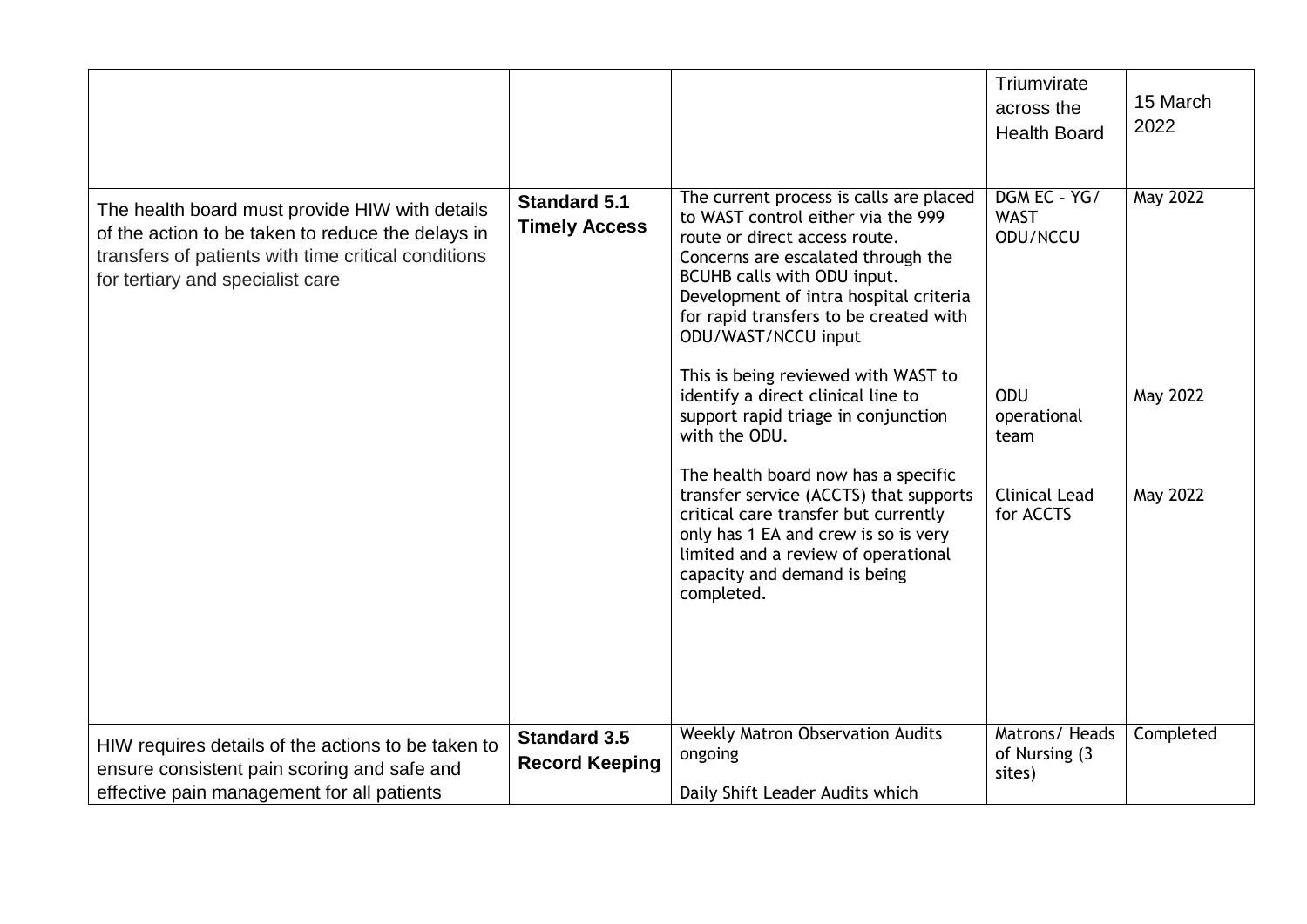|                                              | include specific questions around pain<br>scores and pain management and the<br>actions taken are to be launched with<br>immediate feedback during both day<br>and night shifts                                                  | Matron/Heads<br>of Nursing (3<br>sites) | 11 March 2022                             |
|----------------------------------------------|----------------------------------------------------------------------------------------------------------------------------------------------------------------------------------------------------------------------------------|-----------------------------------------|-------------------------------------------|
|                                              | Assessment of patient's pain scoring<br>to be made mandatory in Symphony<br>when recording patient's<br>observations.                                                                                                            | Lead Managers<br>for Emergency<br>Care  | March 2022                                |
|                                              | competencies, a National RCN<br>framework which include the<br>management of pain and observations<br>will be launched for all Registered<br><b>Nurses</b><br>Sharing of concerns noted with ED<br>teams, through safety briefs, | Heads of<br>Nursing (3<br>sites)        | To be<br>launched in<br><b>March 2022</b> |
|                                              | departmental meetings and<br>governance forums, highlighting the<br>importance of appropriate pain<br>management in the ED                                                                                                       | ED leadership<br>team                   | End of March<br>2022                      |
| <b>Standard 3.5</b><br><b>Record Keeping</b> | Weekly Matron Observation Audits are<br>being completed                                                                                                                                                                          | Heads of<br>Nursing (3)<br>sites)       | Completed                                 |
|                                              | Daily Shift Leader Audits which<br>include specific questions around<br>patient observations and escalating<br>the results are to be launched with<br>immediate effect during both day<br>and night shifts                       | Heads of<br>Nursing (3)<br>sites)       | 11 March 2022                             |
|                                              |                                                                                                                                                                                                                                  | Alongside local workplace               |                                           |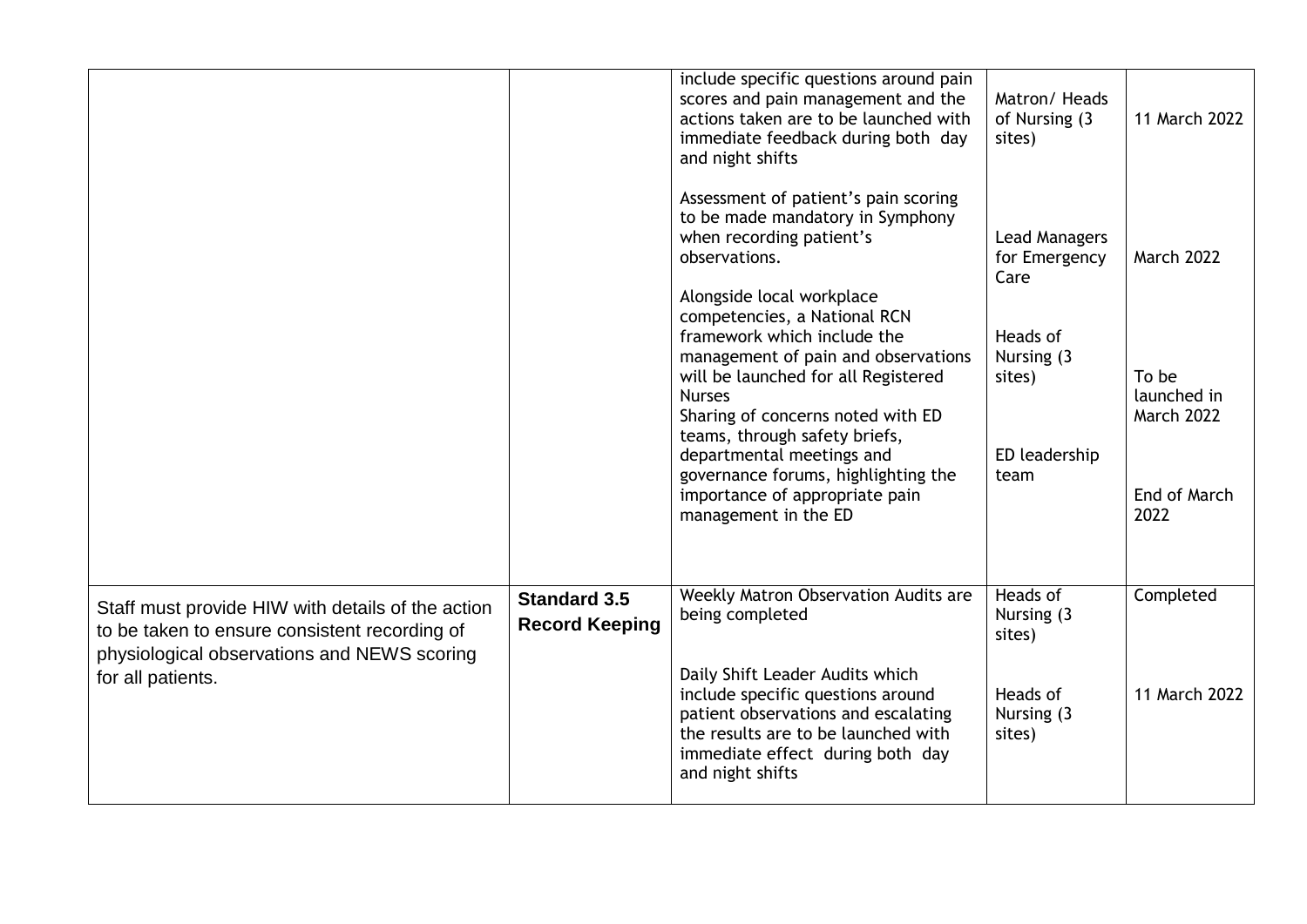| RCN Emergency Nurse management<br>competencies which include the<br>management of pain and observations<br>are being launched for all registered<br><b>Nurses</b>                                                                                       | Heads of<br>Nursing (3)<br>sites) | Launched in<br><b>March 2022</b> |
|---------------------------------------------------------------------------------------------------------------------------------------------------------------------------------------------------------------------------------------------------------|-----------------------------------|----------------------------------|
| Staff are being reminded of the<br>importance of recognising non-verbal<br>signs of pain and listening to patients<br>and their families. This will be<br>monitored through the observational<br>audits and is included in the RCN<br>competencies      | ED leadership<br>team             | End of March<br>2022             |
| Sharing of concerns noted with ED<br>teams, through safety briefs,<br>Departmental meetings and<br>governance forums, highlighting the<br>importance of appropriate assessment<br>and action taken when assessing<br>patients observations/presentation |                                   |                                  |

Ysbyty Gwynedd (Emergency Department) Representative:

| Name (print): | <b>Geraint Farr</b>       |
|---------------|---------------------------|
| Role:         | <b>DGM Emergency Care</b> |
| Date:         | <b>14th March 2022</b>    |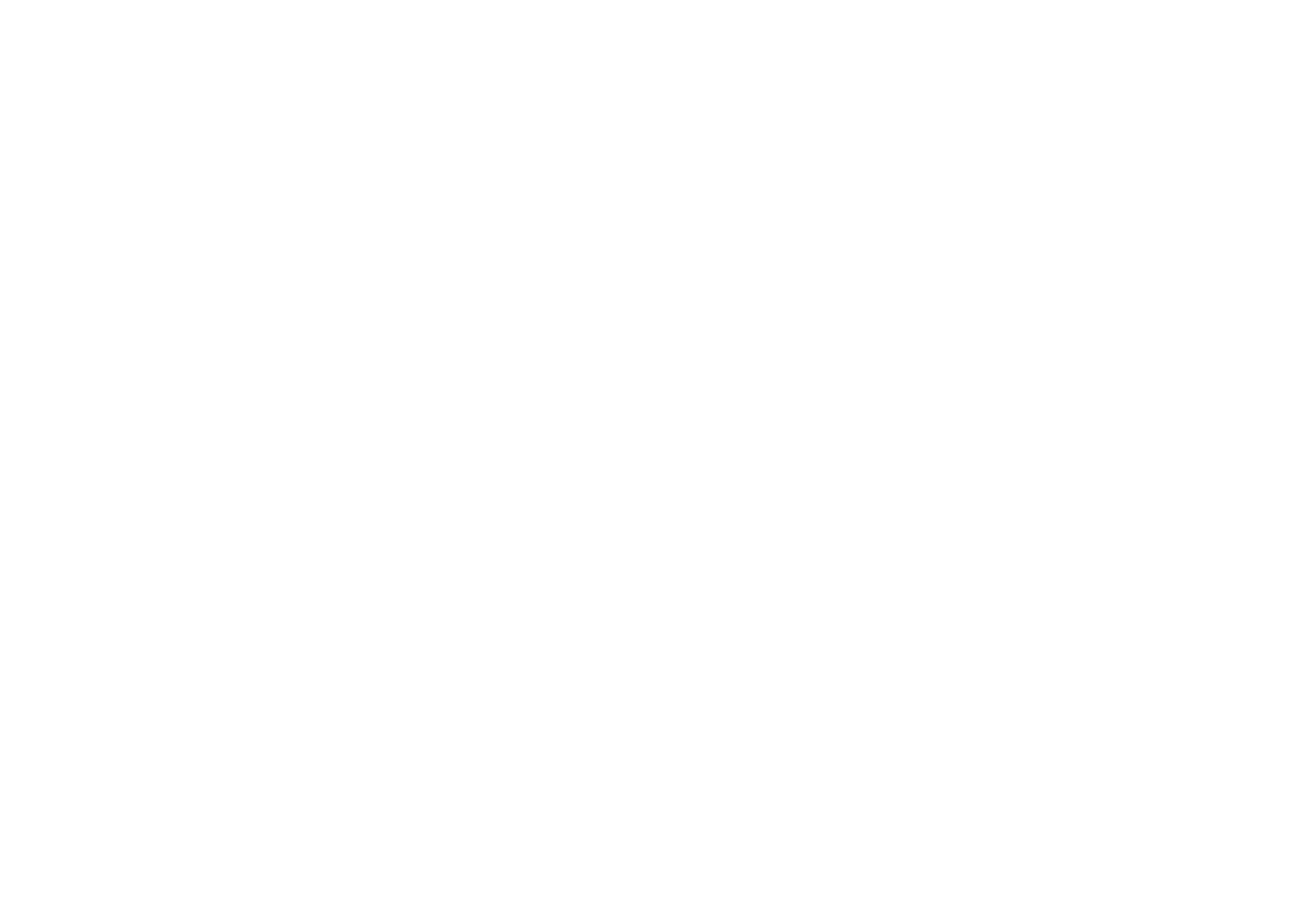## **Improvement plan**

Setting: Ysbyty Gwynedd

Ward/Department/Service (delete as appropriate):

Emergency Department

Date of activity:  $21^{st}$  -  $25^{th}$  February 2022

The table below includes improvements identified during the Quality Check, where we require the service to complete an improvement plan telling us about the actions they are taking to address these areas.

Please note, all actions are expected to be complete within three months of the Quality Check and the final version of the Improvement Plan is to be submitted via Objective Connect once complete.

| <b>Reference</b><br><b>Number</b> | <b>Improvement needed</b>                                                                                                                                             | Standard/<br><b>Regulation</b>                  | <b>Service Action</b>                                                                                                                                                                                                                                                                                                                                                                                                                | <b>Responsible</b><br><b>Officer</b> | <b>Timescale</b> |
|-----------------------------------|-----------------------------------------------------------------------------------------------------------------------------------------------------------------------|-------------------------------------------------|--------------------------------------------------------------------------------------------------------------------------------------------------------------------------------------------------------------------------------------------------------------------------------------------------------------------------------------------------------------------------------------------------------------------------------------|--------------------------------------|------------------|
|                                   | Staff to explore potential avenues for<br>either increasing the number of<br>toilets in the department, or<br>improving access to the toilets for all<br>areas of ED. | <b>Standard 4.1</b><br><b>Dignified</b><br>Care | COVID restrictions have resulted in<br>the creation of 2 ED's with social<br>distancing. There are facilities for<br>both Red and Green ED's along<br>with access to additional toileting<br>facilities in the porta cabin to<br>support. As a service ED currently<br>has 14 toileting facilities within<br>the department and meets the<br>standards in line with Health and<br>Safety for an emergency<br>department of the size. | DGM EC/HON EC                        | Complete         |